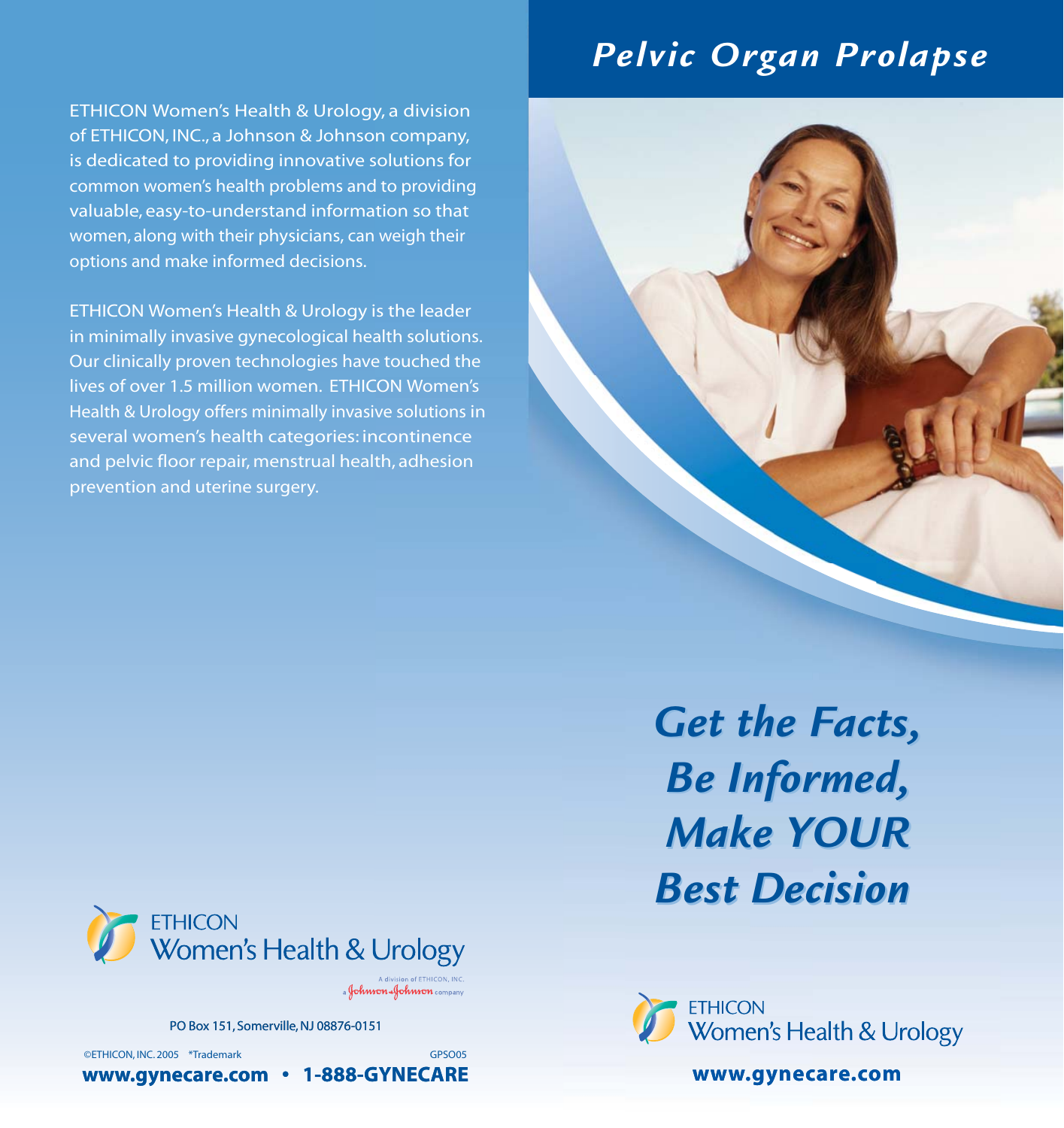

#### Pelvic Organ Prolapse in Women:

# *It's Common. It's Treatable.*

# *Would it surprise you...*

to learn that while it's rarely talked about, approximately one out of three women aged 45 or older has some degree of pelvic organ prolapse? By age 80, more than one out of every 10 women will have undergone surgery for prolapse. Pelvic organ prolapse can affect a woman's daily life limiting physical and sexual functioning. Depending on its severity, it can cause pressure-like discomfort, at times pain and almost always disturbances in normal bladder and rectal function.

The good news is that you don't have to suffer with it. You can do something about pelvic organ prolapse, and you have choices. The newest choice is GYNECARE PROLIFT\* Pelvic Floor Repair Systems, a revolutionary new minimally invasive surgical technique that offers promising long-term results for women with pelvic organ prolapse. During this procedure, the surgeon uses a soft synthetic mesh specially designed for placement through the vagina to support pelvic organs that have "dropped out" of their normal position (prolapsed).

Synthetic meshes, commonly used in abdominal wall hernia repair, are now being used in pelvic reconstructive surgery.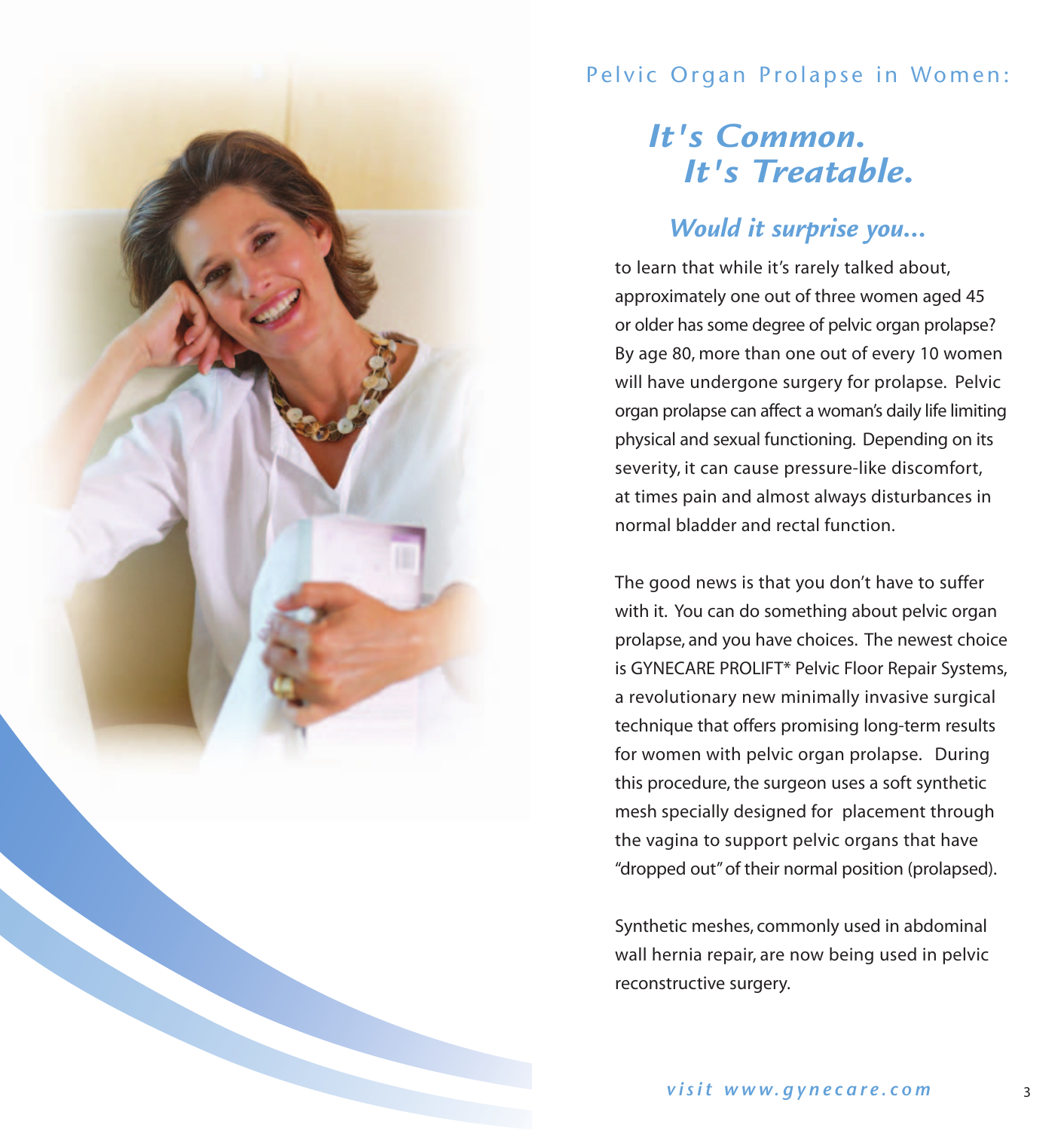

*Take the next step. Talk with your doctor or healthcare provider about pelvic organ prolapse and what you can do about it.* 

### *What is Pelvic Organ Prolapse?*

Normally the vagina and uterus are secured to the pelvis by connective tissue that forms ligament-like structures as well as a strong "envelope" around the vaginal walls. As pelvic floor muscles weaken, these connective structures give way, allowing the vagina to become displaced towards, and at times beyond the vaginal opening. The bladder above and the rectum below the vagina are thereby affected, leading to the following symptoms.

#### *What are the symptoms?*

- Loss of bladder or possibly bowel control
- Difficulty voiding
- Urinary frequency
- Problems with bowel movements
- Feelings of pelvic or vaginal heaviness, bulging, fullness and/or pain
- Recurrent bladder infections
- Excessive vaginal discharge
- Discomfort or lack of sensation with intercourse

## *What causes the condition?*

While aging is a dominant factor, there are many potential contributing causes. They include loss of muscle tone, menopause and estrogen loss, multiple vaginal deliveries, obesity, family history, pelvic trauma or previous surgery, repeated heavy lifting, chronic constipation, coughing and certain medical conditions such as diabetes or connective tissue disorders.

### *How common is Pelvic Organ Prolapse?*

It is a very common disorder, particularly in older women. Half of all women over age 50 experience some degree of pelvic organ prolapse. By age 80, more than one in every 10 women will have undergone surgery for prolapse.

#### *Normal Pelvic Anatomy*

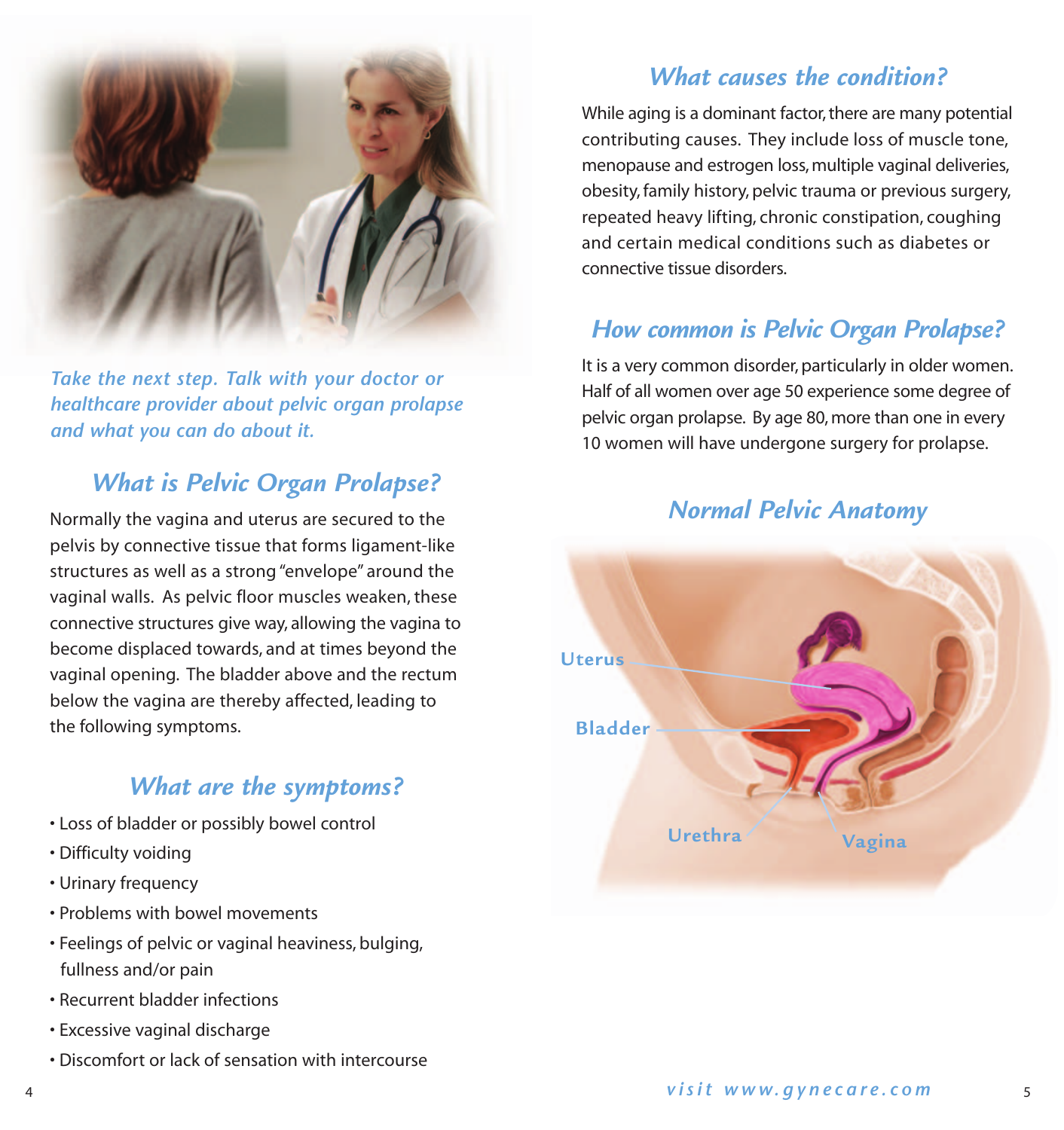# *Are there different types of pelvic organ prolapse?*

A prolapse occurs when organs drop from their natural position and sometimes protrude. There are several different types, which are simply defined by what segment or area of the vagina is involved. Often a woman can have more than one type of prolapse.

Organs that may be involved in pelvic organ prolapse include the:

**Bladder** *As the front wall (or roof) of the vagina stretches or loses its securement to the pelvis it drops, rotating down into and sometimes out of the vaginal opening. The bladder, which rests on this area of the vagina "drops" out of position. This defect is called a cystocele and is the most common type of pelvic floor defect. It is often referred to as a "dropped bladder".*



**Vagina** For women who have had hysterectomies and no longer have a uterus, the top of the vagina pushes into the lower vagina. This is called vaginal vault prolapse.

**Rectum** *As the back wall (or floor) of the vagina loses its support, the rectum can balloon up into, and sometimes out of, the vaginal opening. The rectum, which normally has the vagina as a backstop, can now protrude upward, creating a "pocket" called a rectocele.*

#### *Rectocele*



**Small bowel** (intestine) Prolapse of the small bowel pushes the vagina towards the opening. This is called an enterocele.

**Uterus** *Prolapse of the uterus into the vagina is called uterine prolapse*

#### *Uterine Prolapse*

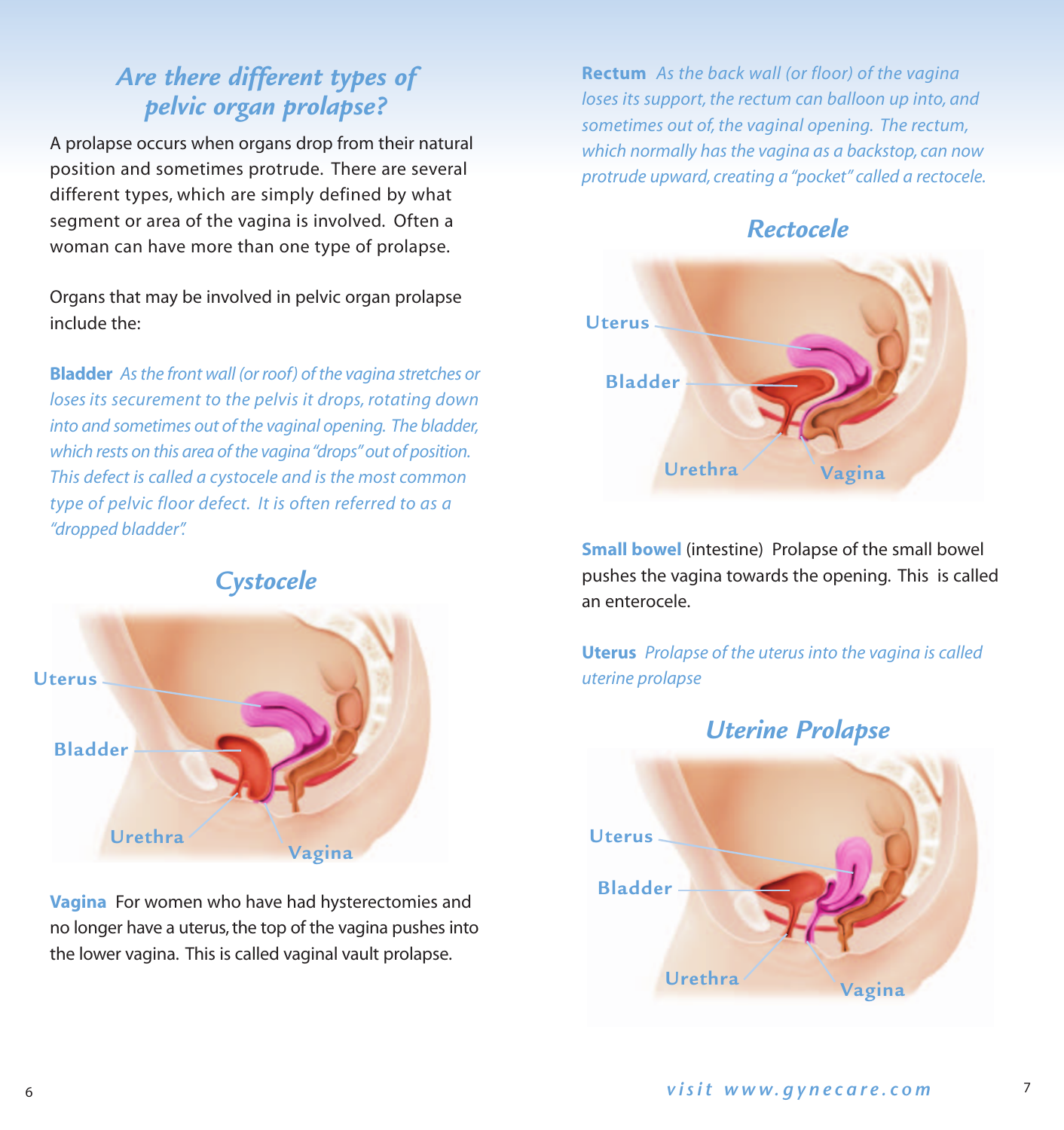## *How is it diagnosed?*

Pelvic organ prolapse is diagnosed by a thorough pelvic examination. Your doctor will also study your medical history, looking for factors that may have contributed to this condition. He or she may order diagnostic tests, such as a urodynamic study to evaluate bladder function or special imaging studies to visualize the bladder or rectum.

#### *How is it treated?*

Not all women with pelvic organ prolapse have symptoms that require treatment. If a patient has symptoms that are compromising her quality of life, surgery is the most definitive treatment. However, patients who want to delay surgery or those with mild symptoms may be helped with the following:

**Kegel exercises** Contracting and relaxing the pelvic floor muscles may help a woman diagnosed with mild pelvic relaxation who is not currently experiencing any significant symptoms.

**Pessary** A device that is inserted in the vagina to help support the pelvic area may help to relieve mild symptoms of prolapse. A woman who selects this option may do best by learning how to remove, clean and reinsert the pessary. If she is unable to care for the pessary herself, she'll need to see a health care provider for regular check-ups and cleaning of the pessary. Sometimes vaginal estrogen is used with this option.

### *Pelvic Reconstructive Surgery*

Pelvic reconstructive surgery can be performed through the vagina or abdominally (via a traditional incision or through laparoscopy). During the procedure, the surgeon will reposition the prolapsed organ(s) and secure to the surrounding tissues and ligaments. The vaginal defect(s) will also be repaired, sometimes using a special synthetic material.

Prior to undergoing surgery, patients should undergo a thorough evaluation to ensure a proper diagnosis. For example, some women may have stress urinary incontinence and may require a sling procedure performed at the same time to correct urinary incontinence.

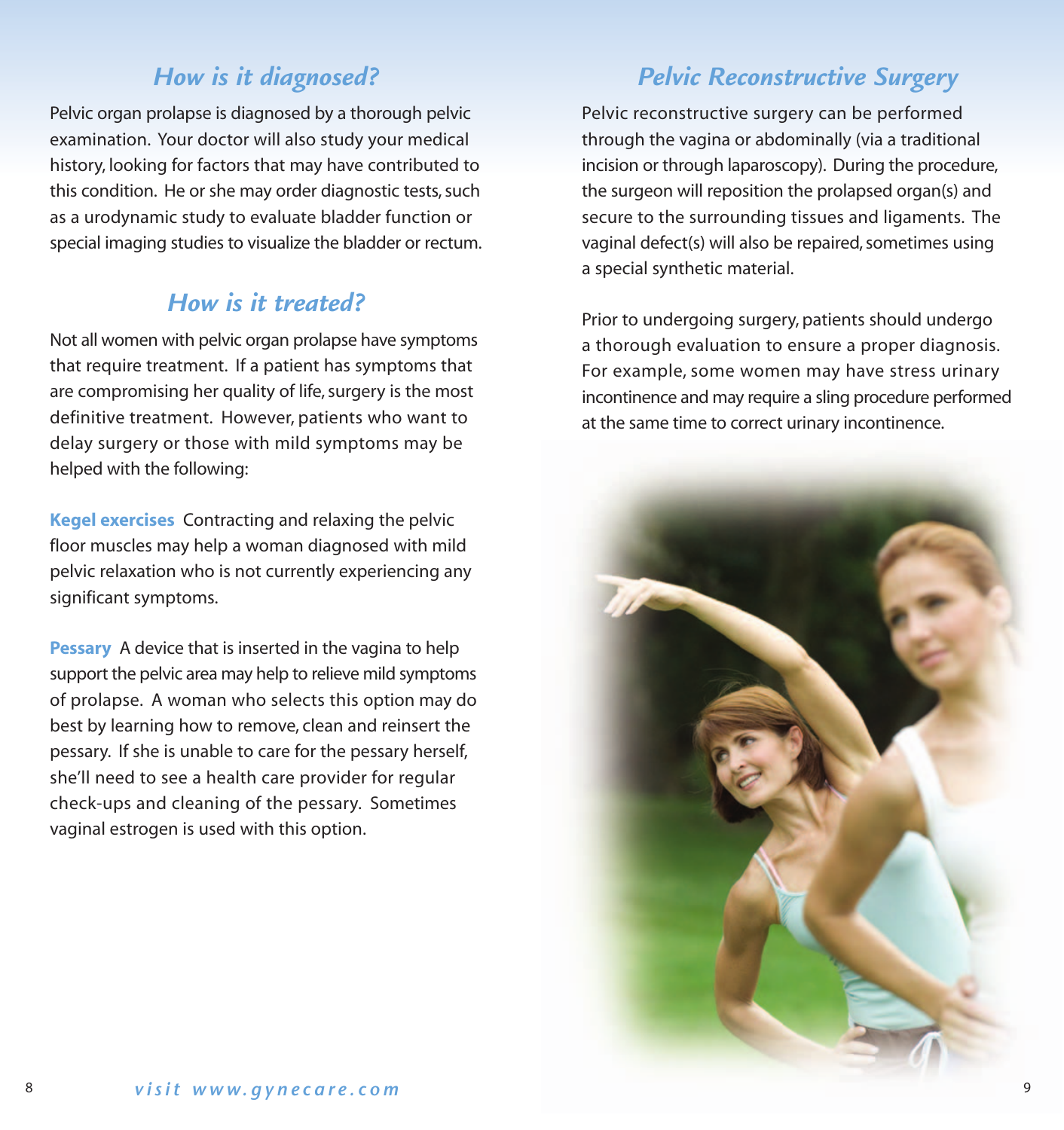### *What is GYNECARE PROLIFT?*

A new and revolutionary minimally invasive surgical procedure using GYNECARE PROLIFT employs a specially designed supportive soft mesh placed in the pelvis to restore pelvic support. GYNECARE PROLIFT mesh is designed for placement utilizing a minimally invasive technique performed through very small incisions inside the vagina.

### *How is GYNECARE PROLIFT different from other surgical alternatives?*

It can be completed in less than half the time of traditional surgery. Patients may experience less pain, quicker recovery and go home the next day.

It allows for the restoration of sexual function by restoring normal vaginal anatomy.

Using this new surgical procedure there is often no need to perform a hysterectomy if the uterus itself is not diseased.

### *How does GYNECARE PROLIFT work?*

After insertion, the soft mesh is initially held in place by the friction created by long extension strap-like arms of mesh material weaved through the pelvis. The body tissues then quickly grow into the pores of the mesh, creating the final support. The strength of this tissue is greatly enhanced by the presence of the soft mesh. Despite which of the defects you are experiencing, repair with GYNECARE PROLIFT will correct these defects and restore normal support.

# *Cystocele Repair with GYNECARE PROLIFT*



### *Rectocele Repair with GYNECARE PROLIFT*



10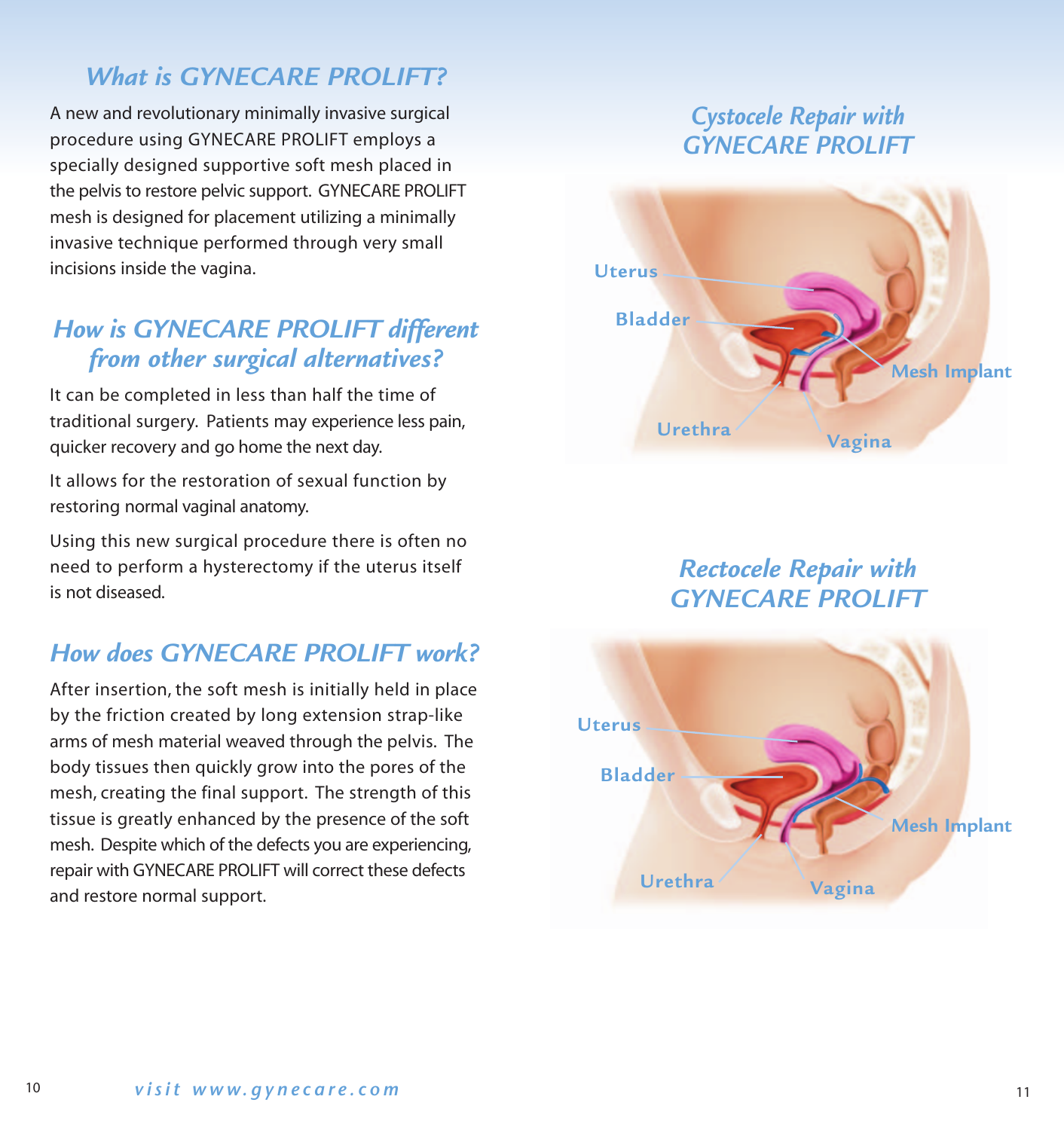### *What can I expect during the procedure?*

The surgery takes only one to two hours and can be performed under regional (epidural or spinal) or general anesthesia.

# *What can I expect after I go home?*

After the surgery you will usually stay in the hospital for one night. Many patients return to normal daily activities within three to four days. Most completely recover in a two to three week period. During this time there should be very little interference with daily activities, although you will have to avoid heavy lifting, strenuous exercise and intercourse for up to six weeks.



# *What are the risks?*

All surgical procedures present some risks. Although rare, complications associated with the procedure include injury to blood vessels of the pelvis, nerve damage, difficulty urinating, bladder and bowel injury. There is also a small risk of the mesh material becoming exposed into the vaginal canal.



# *Is GYNECARE PROLIFT right for me?*

Pelvic floor repair procedures with GYNECARE PROLIFT are appropriate for almost all patients, including overweight patients, elderly patients, and even those who have undergone previous operations for pelvic organ prolapse or stress incontinence. As with any surgery of this kind, this procedure should not be performed on pregnant women, infants or children. It should also not be considered by women who plan a future pregnancy. Only a complete physical examination and consultation with your physician can determine which procedure is right for you.